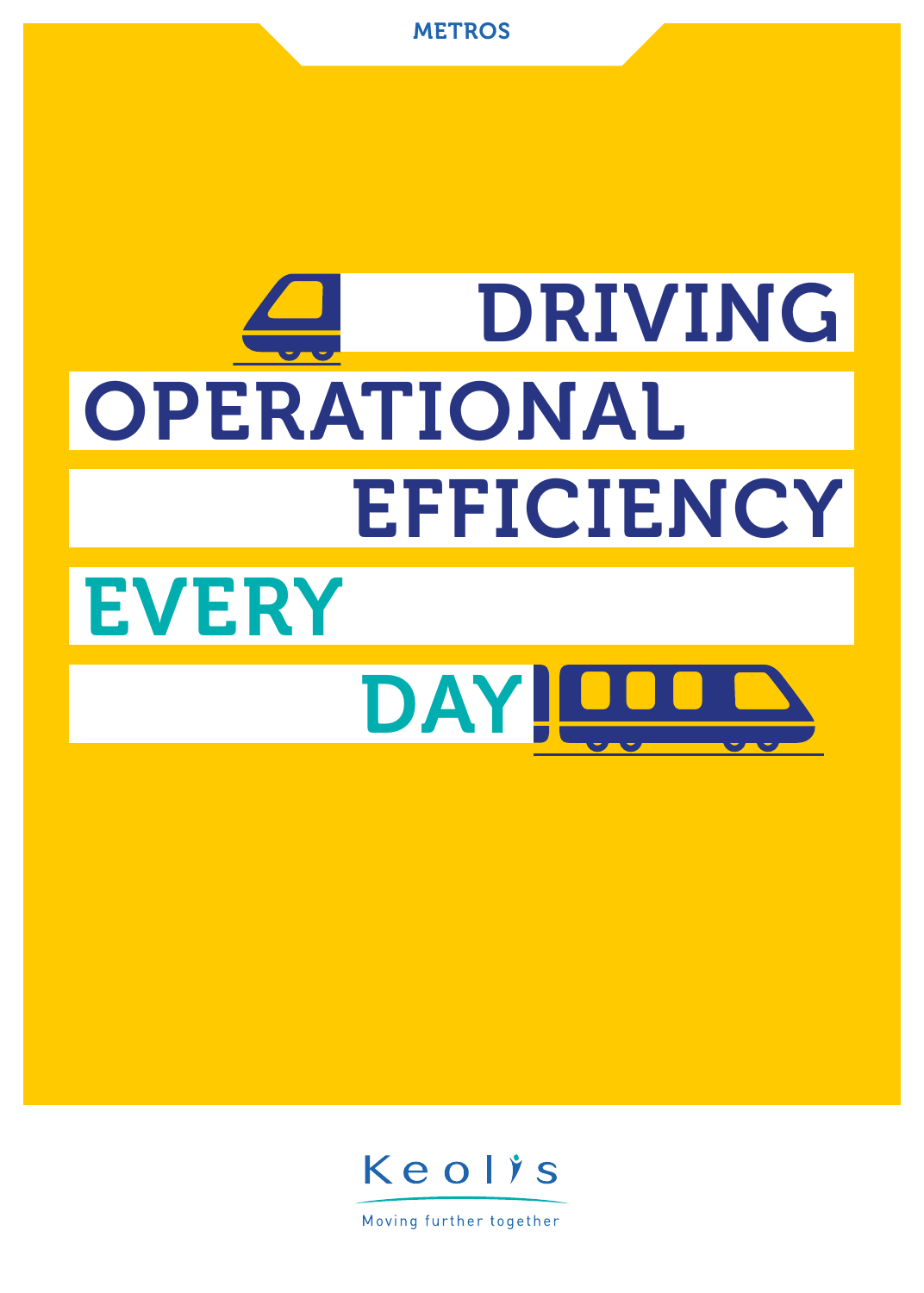



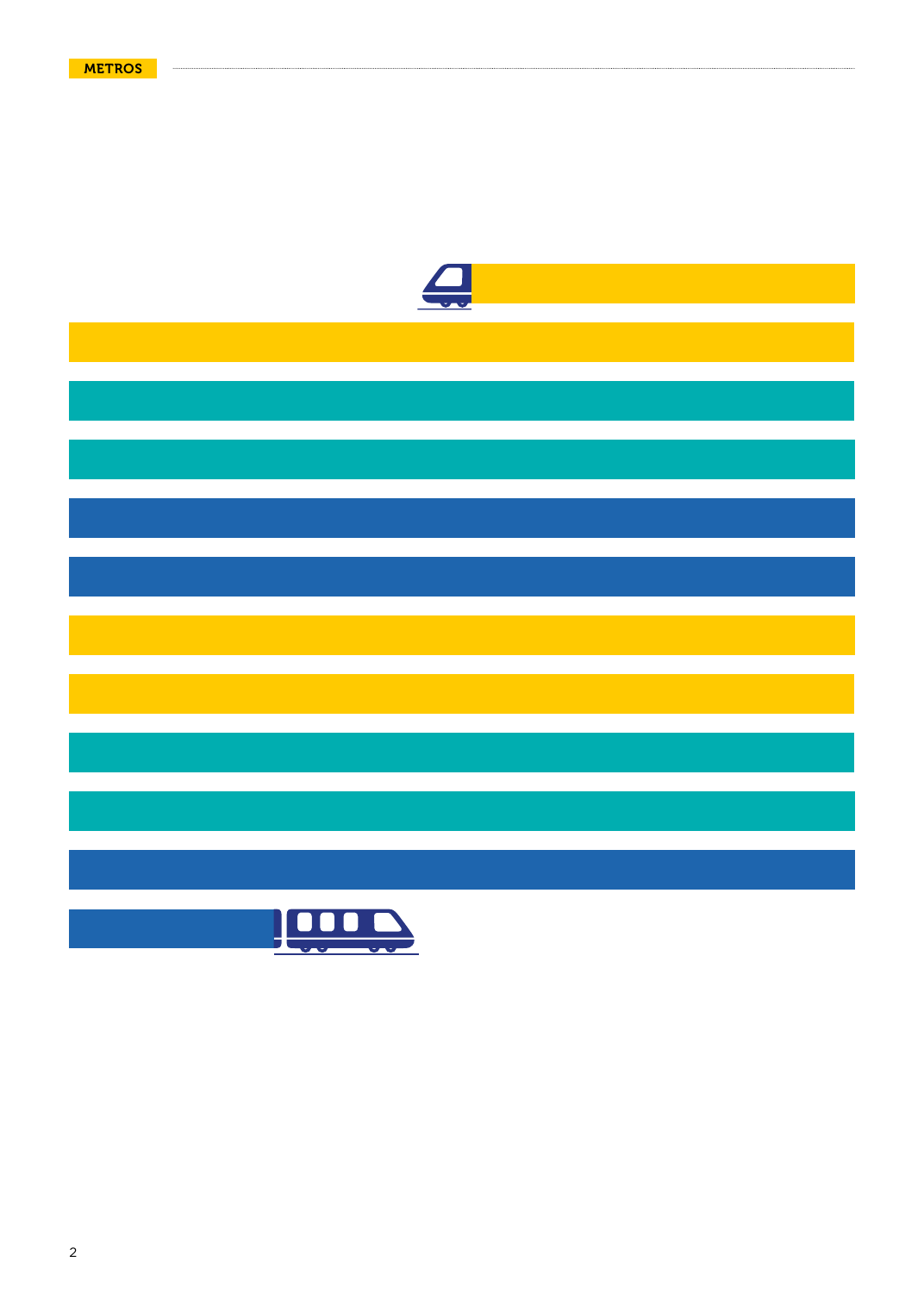### **140**km of lines of driverless metros

**1983** First driverless metro in Lille

**10** driverless metro lines

**330**m. driverless metro passengers in 2016

# Keolis is a pioneer and world leader in driverless metro operations and maintenance.

We launched the world's first driverless metro in Lille in 1983 and since then have built on our expertise to launch, operate and maintain several metro systems around the world. Today we operate and maintain 10 driverless metro lines totalling 140km of lines and we are mobilising on a further 91km in two cities.



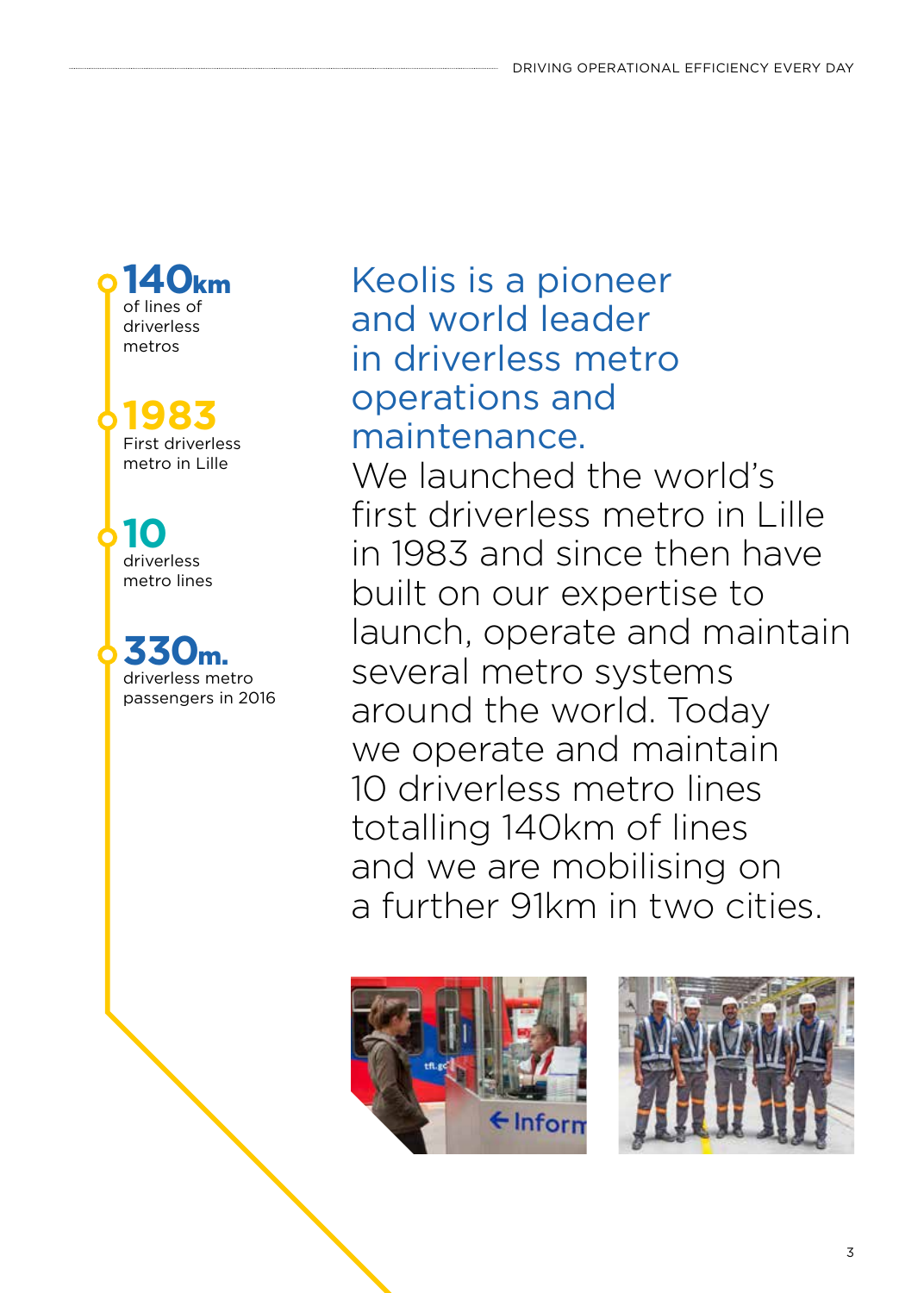# WORLD LEADERS IN DRIVERLESS METRO OPERATIONS



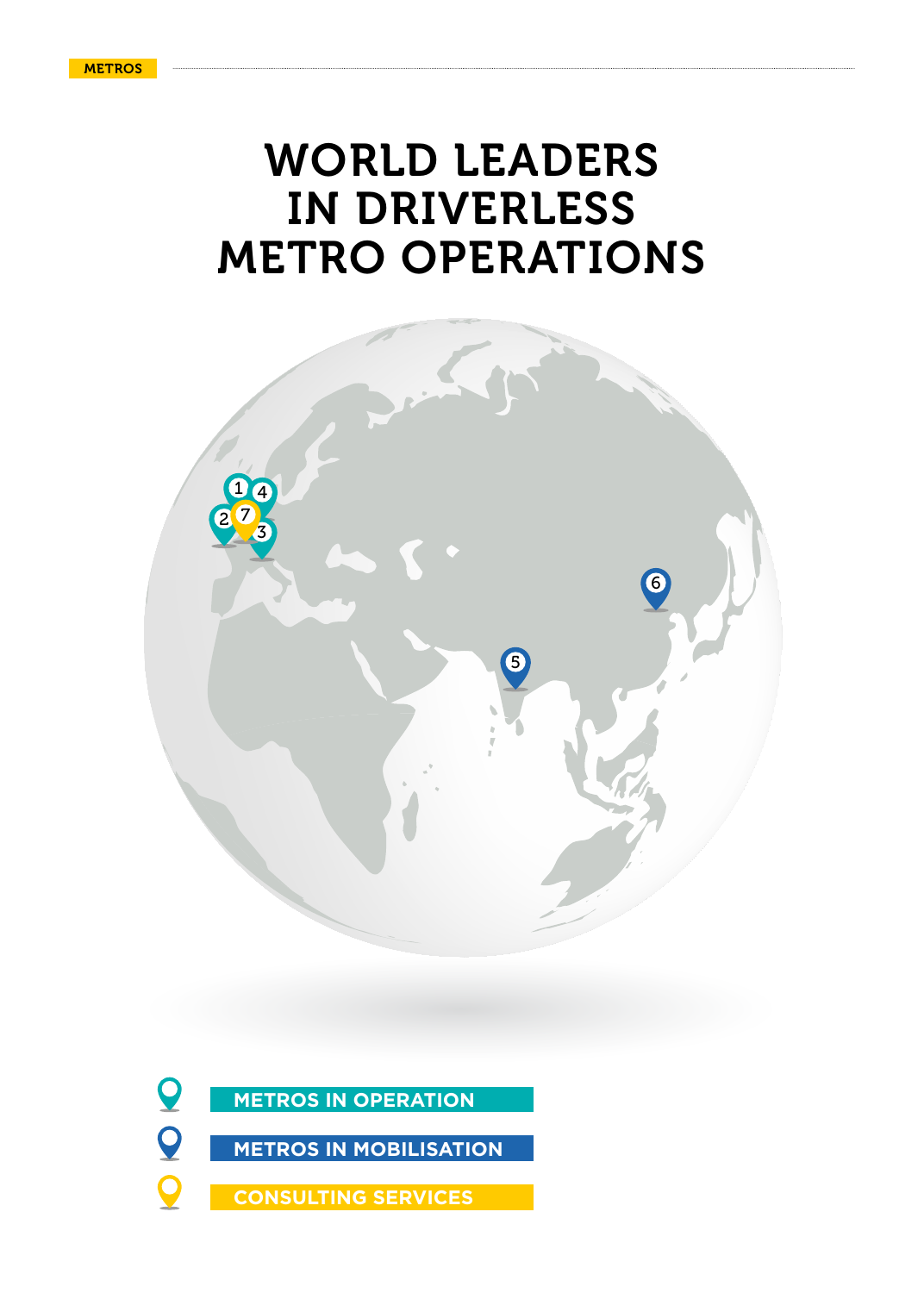













### **METROS IN OPERATION**

### LONDON, UK

Over 99% operational performance achieved for the Docklands Light Railway (DLR) system since Keolis took over in December 2014. **120 million passengers p.a., 45 stations, 40km of CBTC.**



### RENNES, France

One of the most innovative driverless metro operations with 99.99% punctuality & regularity outcomes, and power consumption savings of 12% thanks to timetable optimisation. Second line in mobilisation (12.5km). **15 stations, 9km of driverless metro.** 

#### LYON, France 3

Smooth integration of the metro into the transport network. 4 metro lines (1 driverless and 2 moving towards driverless) that take 50% of the overall passenger flow, **200 million passengers p.a., 44 stations, 32km of lines.**



 $\bf o$ 

 $\boldsymbol{2}$ 

### LILLE, France

The first driverless metro in the world (1983). High frequency with 66-second intervals at peak times to maximise capacity. **150 million passengers p.a., 60 stations, 44km of lines.** 

### **METROS IN MOBILISATION**



### HYDERABAD, India

Early operator involvement during design and construction. Upon completion this system will be 72km long. CBTC metro with expected patronage of 1.5 million per day.



### SHANGHAI, China

Launch of the driverless line 8.3 with partner Shanghai Shentong Metro Group. The first driverless metro in Shanghai.

### **CONSULTING SERVICES**



### PARIS, France

Driverless GoA4 metro expertise and consultancy services for the Grand Paris Express, a network of four new metro lines that will be built across Paris. The new network is scheduled to open in stages during 2023.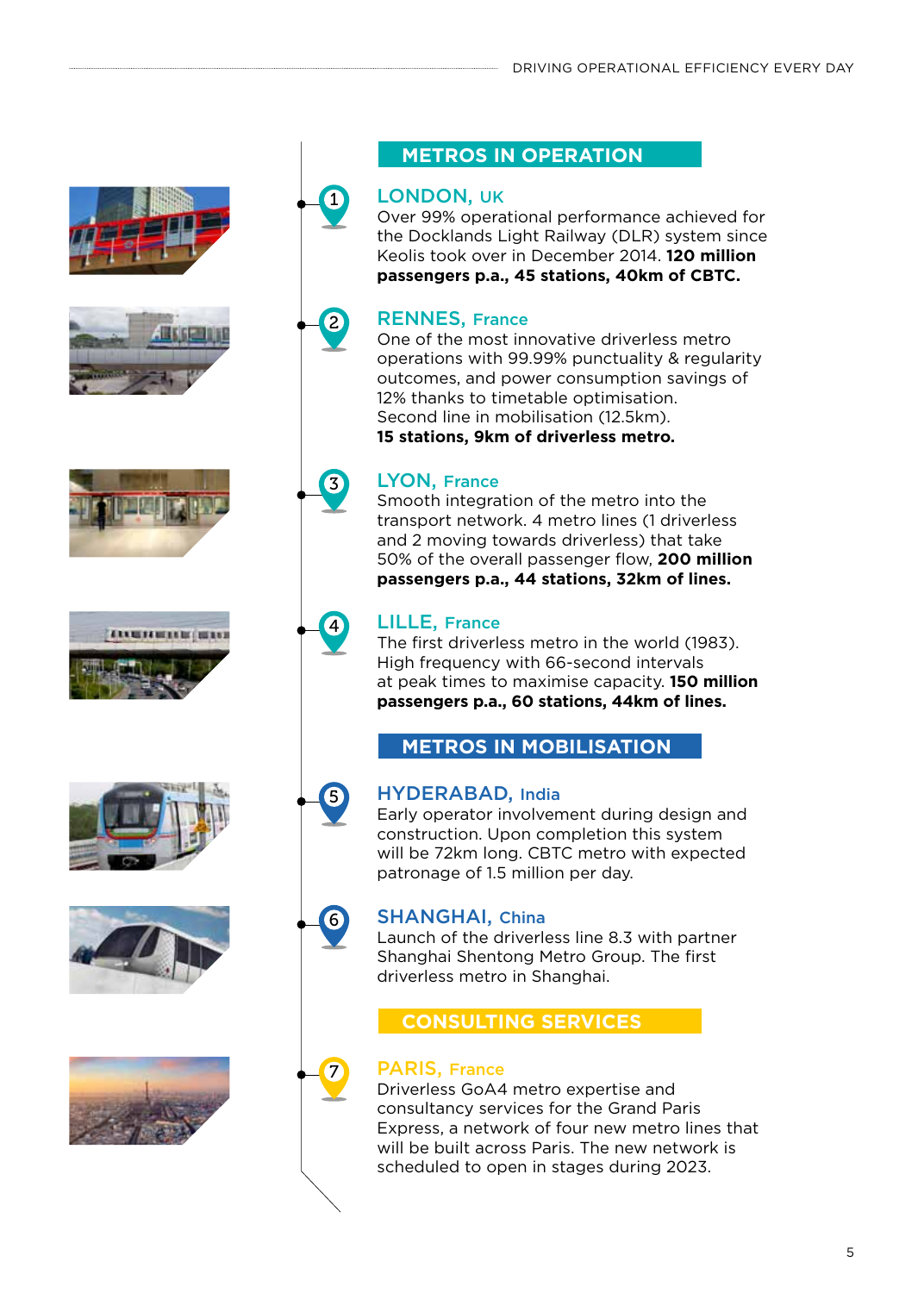# KEOLIS' VALUE PROPOSITION

# **OPERATIONAL** EFFICIENCY AND ZERO HARM APPROACH

Our industrial approach is based on a set of robust processes, methods and best practices that have been tested, proven and are shared between all the networks we operate to drive continuous improvement. Keolis constantly strives **to provide excellent transport services and optimal safety** for our passengers and employees. Our portfolio of metro, heavy rail, light rail and bus networks deliver key performance objectives based on local requirements. Our **Excellence Centre for Metro** provides leadership, worldwide best practices and engineering services at each step of a metro project: design, implementation, testing and commissioning of trial runs, operations and maintenance and capacity enhancement.



# THINKING LIKE A PASSENGER

Services are shaped by transport organisations and authorities, and also by individual passenger choices and expectations. Keolis embraces this customer culture, prompting our unique 'Thinking Like a Passenger' approach. By 'Thinking Like a Passenger', we aim to provide a **personalised travel experience for each of the 3 billion** people that we transport annually, structuring our service around three key pillars: collective design, smart choices and a richer travel experience.

# INNOVATION

Keolis believes that innovation helps enhance a city's attractiveness and contributes to 'Smart City' policies. The Group supports elected representatives in their **drive to use digital technologies to make cities better places to live,** enhancing inhabitants' comfort and fostering economic development.

Through its "connected mobility" approach, Keolis uses technology to:

- **Simplify citizens' daily lives** by devising and deploying new services and mobility solutions to meet passengers' ever-growing demands for ultra-personalised solutions
- **Improve asset performance** and predictive maintenance with connected infrastructure
- → **Increase efficiency** and simplify operating processes with connected employees
- **Develop and integrate new mobility modes** in the public transport offer.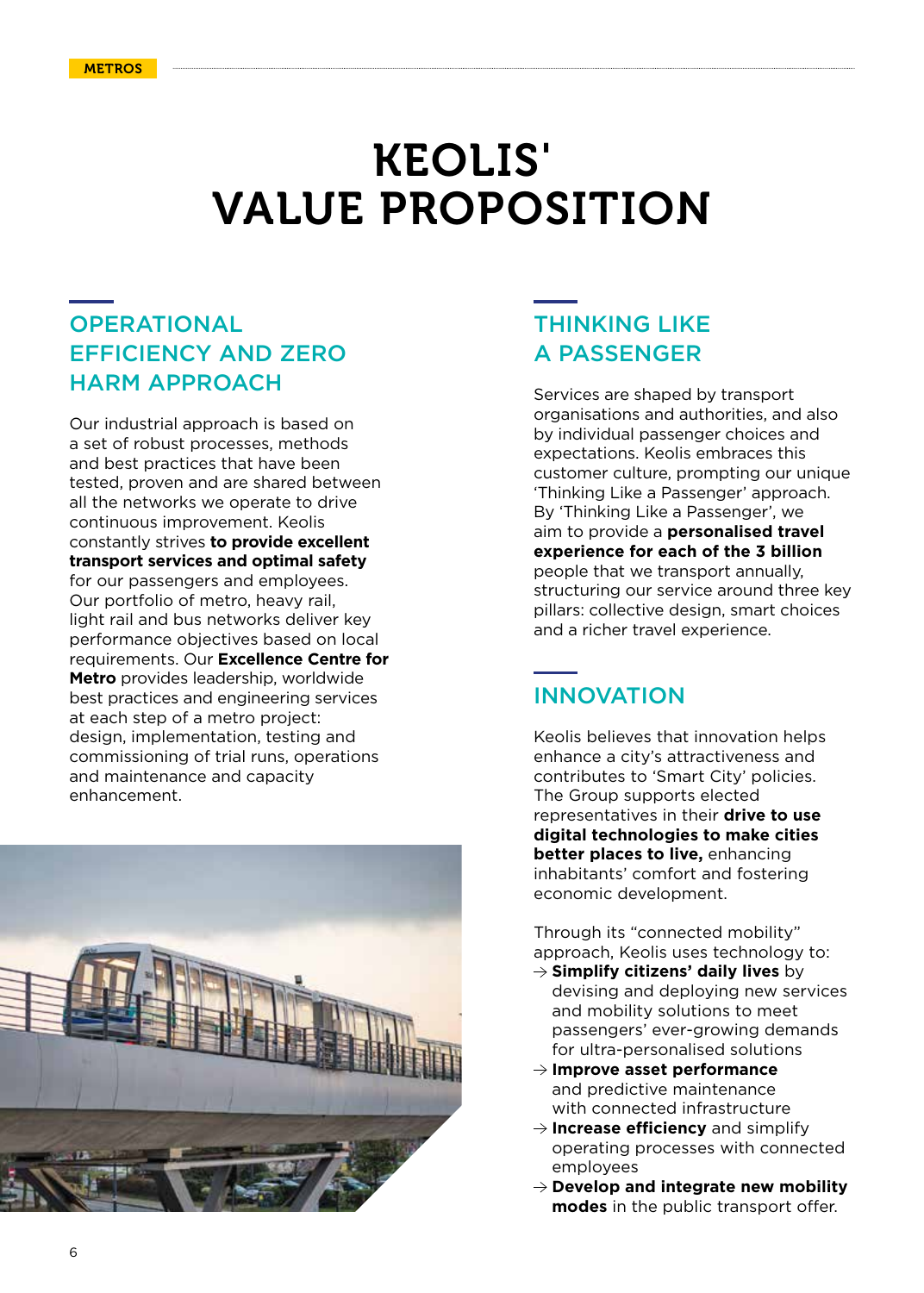# FIVE PILLARS OF EXCELLENCE

Our value creation metro scorecard ensures that **we achieve daily operational excellence by enhancing performance, customer experience and economic efficiency.** Thanks to the scorecard we can actively maintain long-term commitments by helping authorities choose the most sustainable, localised choice to develop and improve their networks.

The scorecard is divided into five pillars. Each pillar reflects our approach at different stages of a metro's life cycle from its launch to its modernisation or extension.

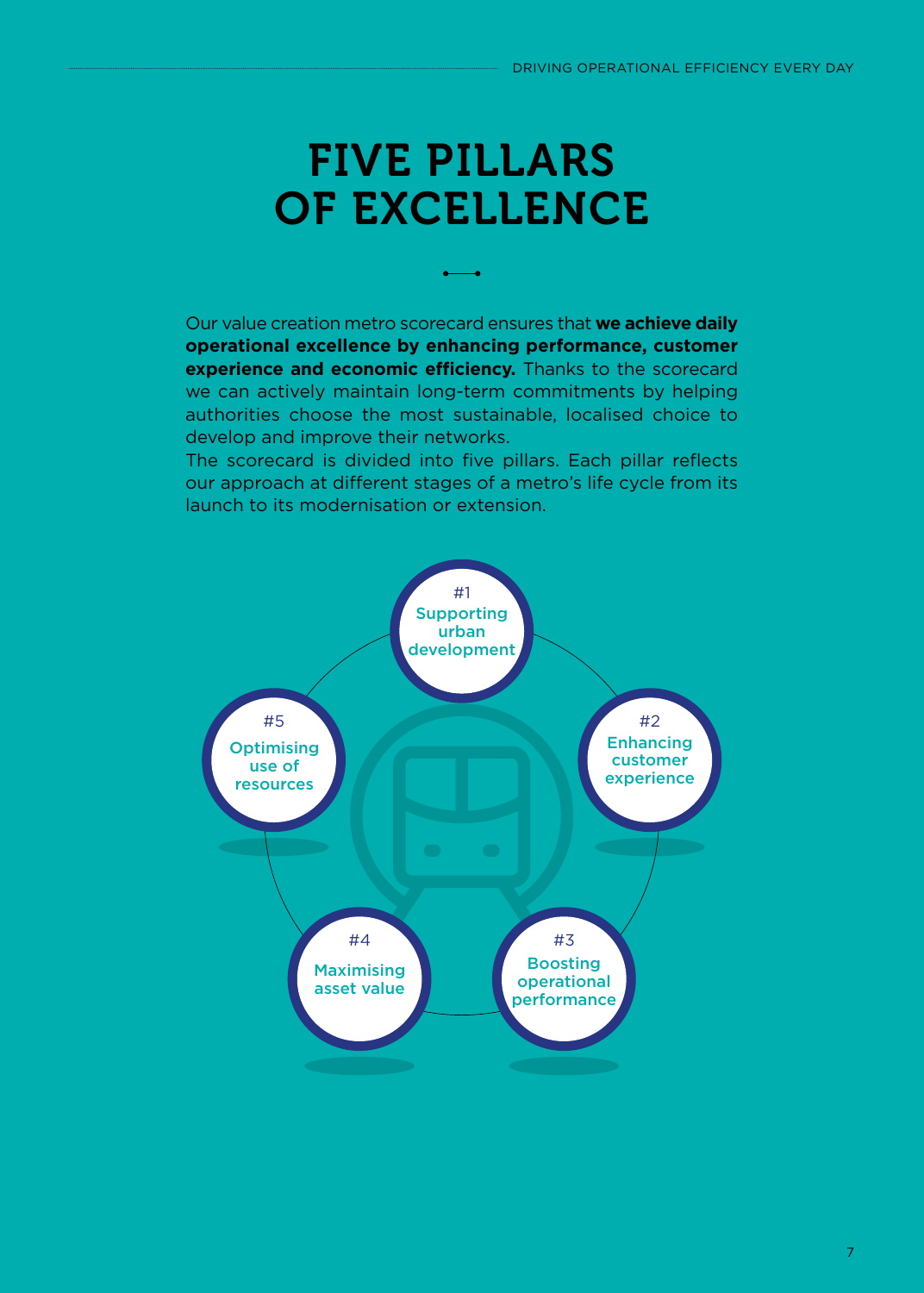# SUPPORTING URBAN DEVELOPMENT

**KEOLIS HAS A PROVEN TRACK RECORD OF SUCCESSFULLY MANAGING METRO LAUNCHES, MODERNISATIONS, AUTOMATIONS AND LINE EXTENSIONS. WE ARE COMMITTED TO WORKING IN PARTNERSHIP WITH AUTHORITIES TO IDENTIFY OPPORTUNITIES FOR NETWORK DEVELOPMENT AND IMPLEMENT MODERNISATION PROGRAMMES THAT ARE ROBUST, ACHIEVABLE AND SUSTAINABLE.**



# BUILDING THE FOUNDATIONS FOR SUCCESSFUL NEW-BUILD **PROJECTS**

Creating a new metro system from the ground up is challenging for any city. It involves a complex process requiring story project management and relevant stakeholders to be kept well-informed and involved at every stage. We provide expertise from the earliest stages of a project, drawn from a bank of proven experience. Our priorities when reviewing the design of metro systems are to ensure that:

- **passenger expectations and needs are met**
- **the operator's view is fully taken into account**
- **seamless integration is achieved**  with existing infrastructure and transport networks.

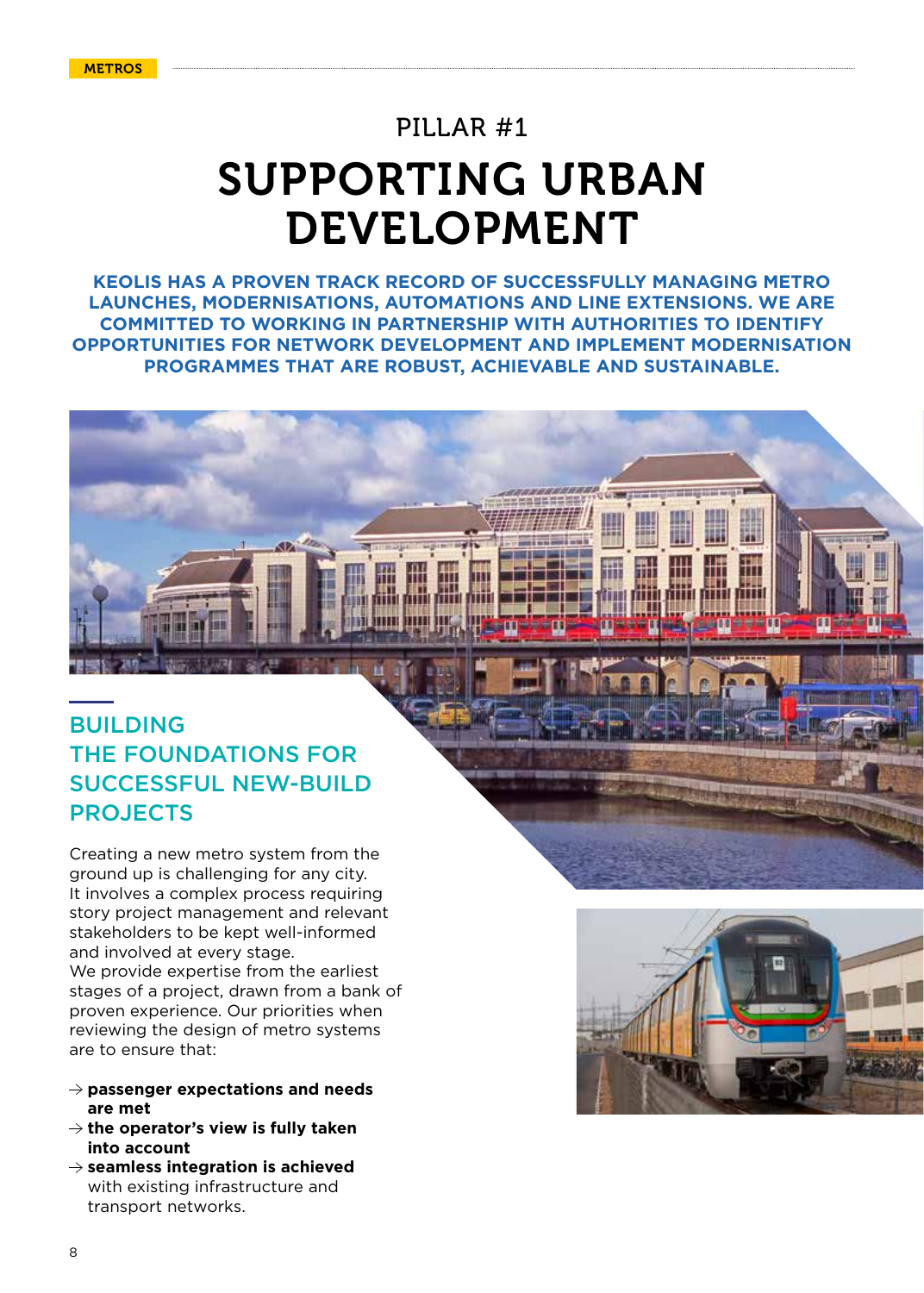## MOVING SMOOTHLY TOWARD DRIVERLESS **OPERATIONS**

One of the main benefits of driverless systems is the ability to adapt the transport offer to local needs and to increase passenger numbers (providing the right number of trains, adapting timetables, etc.).

The move towards driverless systems reduces round-trip times, which means the system will require fewer trains for a given frequency, potentially achieving up to 8% in rolling stock savings. As a pioneer in driverless metro systems we have acquired considerable expertise in fine-tuning times for stations, managing turn-backs in a more efficient way and optimising running times to get the best value out of driverless metros.

### CREATING EFFICIENT AND INTEGRATED NETWORKS

At Keolis we believe that integrated transport services are essential to providing seamless connected journeys for our passengers. The metro is often the backbone of an integrated network, which can also include buses, trams. bikes, park and ride facilities and even new modes of transport such as autonomous vehicles. Keolis collaborates proactively with other operators to ensure we provide an integrated journey for all passengers. We understand the complex nature of operating different transport modes and offer our unique expertise to optimise their integration.

#### CASE STUDY

### Hyderabad: €15m savings thanks to design review

The concessionaire for the Hyderabad Metro, Larsen & Toubro, involved Keolis in the early design stage to obtain our operational view on the metro system and to optimise life cycle costs. As a result, we identified the potential for significant efficiency improvements. By reviewing the alignment, depot and station designs, we were able to propose more than €15 million in savings, in both investments and operational costs. We also proposed measures that will **reduce station transit time by 10%,** such as signage improvements and the segmentation of entry and exit flows. These are just some of the key measures to enhance the passenger experience for millions of commuters every day.

### Automation to increase capacity

Keolis is currently working in partnership with the Lyon Transport Authority on the GoA4 full automation of 2 conventional metro lines. Our key challenge is to ensure the seamless transition of the existing system in a high traffic environment with minimum impact on passengers.

To **guide design choices and provide the operator view** on systems design, we have involved our best systems experts. We are also strongly involved in defining testing and commissioning scenarios.

To **minimise the impact of network upgrades on operations** our strategic planning teams play a key role in making sure that works do not affect normal train operations and that we minimise the impact on the customer experience.

From a **competency management** perspective we anticipate changing needs and build consistent transition programmes. With the two metro lines in Lyon currently transitioning to become automated, we have already anticipated career paths for the 50 existing drivers, some of whom are moving towards more customer-focused roles.

**10** lines of driverless operations



**3** lines in capacity enhancement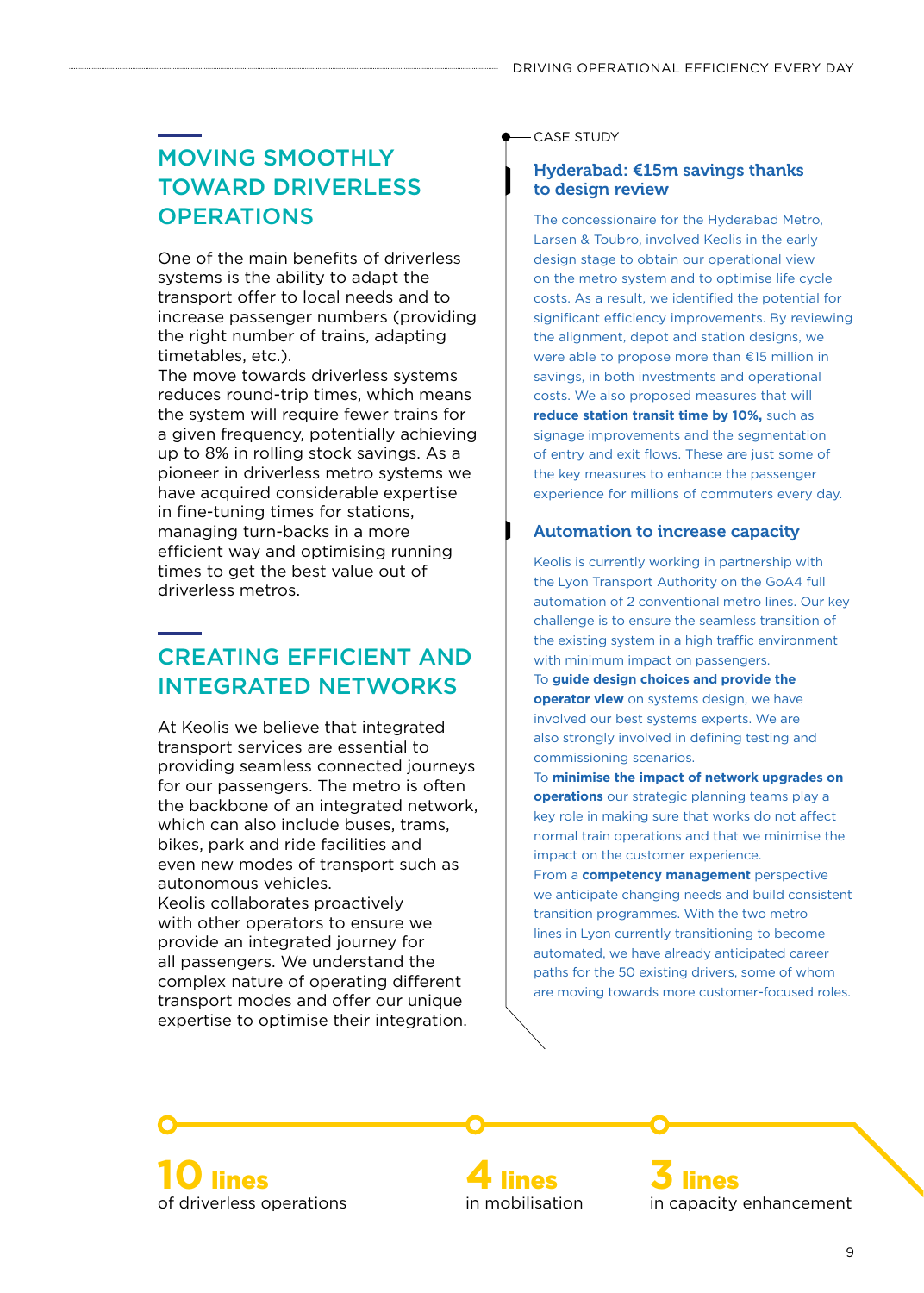### $PILAR$ #2

# ENHANCING CUSTOMER EXPERIENCE

**METRO CUSTOMERS EXPECT A SEAMLESS JOURNEY, AS WELL AS COMFORT AND HIGH-QUALITY FACILITIES. WE PROVIDE THESE BY INTEGRATING OUR 'THINKING LIKE A PASSENGER' CULTURE INTO METRO OPERATIONS TO ENSURE THAT WE ALWAYS DELIVER A POSITIVE CUSTOMER EXPERIENCE AND REMAIN THE TRANSPORT SERVICE OF CHOICE.**

### COLLECTIVE DESIGN

At Keolis we believe in creating mobility together. Our on-theground observations of transport habits and developments allow us to cater our services to local needs and expectations. We interact with passengers in real-time throughout their journeys to ensure 'mobile wellbeing' for everyone, every day. In doing so, we promote a participative innovation process in which our employees, passengers and public transport authorities work together to co-construct future transport solutions.

### SMART CHOICES

Keolis recognises that each and every passenger is unique. We create intelligent, efficient and integrated multimodal transport solutions to suit each individual. Through our mastering of the entire service chain and synergy between customer-facing staff and the use of digital tools we provide a fulfilling passenger experience at every stage of the journey.



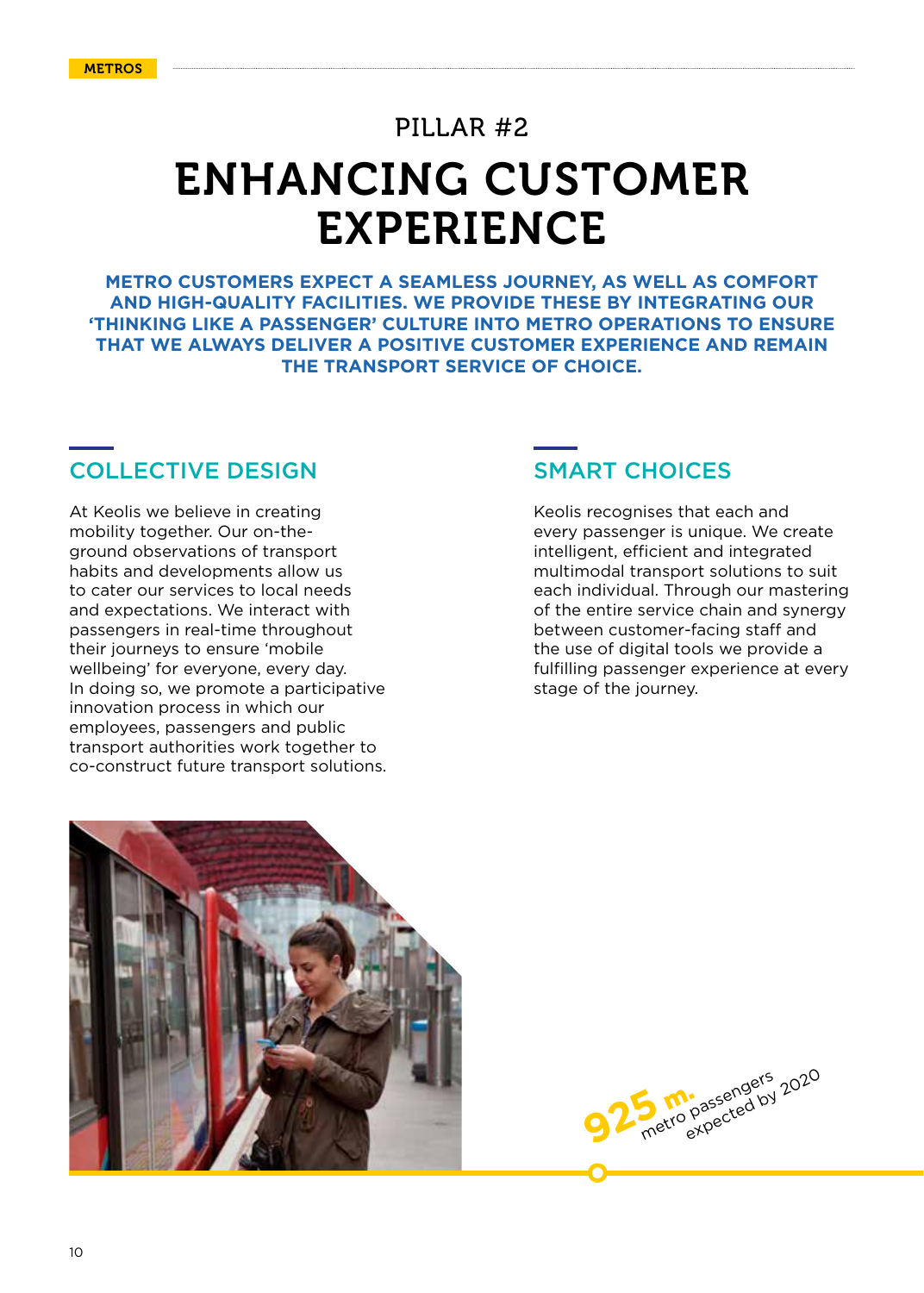



## RICHER EXPERIENCE

By combining operational excellence and customer service expertise, we provide a service that passengers can trust in which every journey is worryfree. This is done through:

- **passenger-focused timetables**  and by regularly reviewing our train schedules so that our service provides passengers with the quickest and most convenient journey time
- **easily accessible travel** information and rapid online ticket purchase
- **available ticketing facilities,** gates, lifts, escalators and information panels to increase convenience
- **reliable train services,** dynamic capacity adjustments, and effective crowd management plans to actively minimise overcrowding and delays and efficiently manage disruptions.

# **1.5** M. shuttled by Keolis to during

#### CASE STUDY

#### Connecting with passengers

'Empty desk' initiatives are organised on a quarterly basis in Lyon, France, where administrative and support staff visit the field for a day to listen and speak with passengers on their journeys. These initiatives help employees stay in touch with passenger needs.

#### Highest customer satisfaction rate ever

Keolis is the operator of the Docklands Light Railway (DLR) metro in London, the only UK metro network run by a private operator. Keolis started operating DLR in December 2014. Since then we have exceeded contract objectives in terms of punctuality, quality of service and customer satisfaction. Service delivery has been consistently above 99% for the first two years of Keolis operation. And customer satisfaction has reached new heights achieving a year end average of 89, the highest level in DLR's history. In 2016, over 120 million passengers travelled on the network, an average of more than 380,000 every weekday.

#### FOCUS ON

### Digital commuters

Kisio Digital, Keolis' digital factory, has developed PlanBookTicket, an integrated app that public transport authorities can use to help passengers at each stage of their journey. PlanBookTicket includes a journey planner that integrates all transport modes, real-time information, purchasing of tickets and m-ticketing services.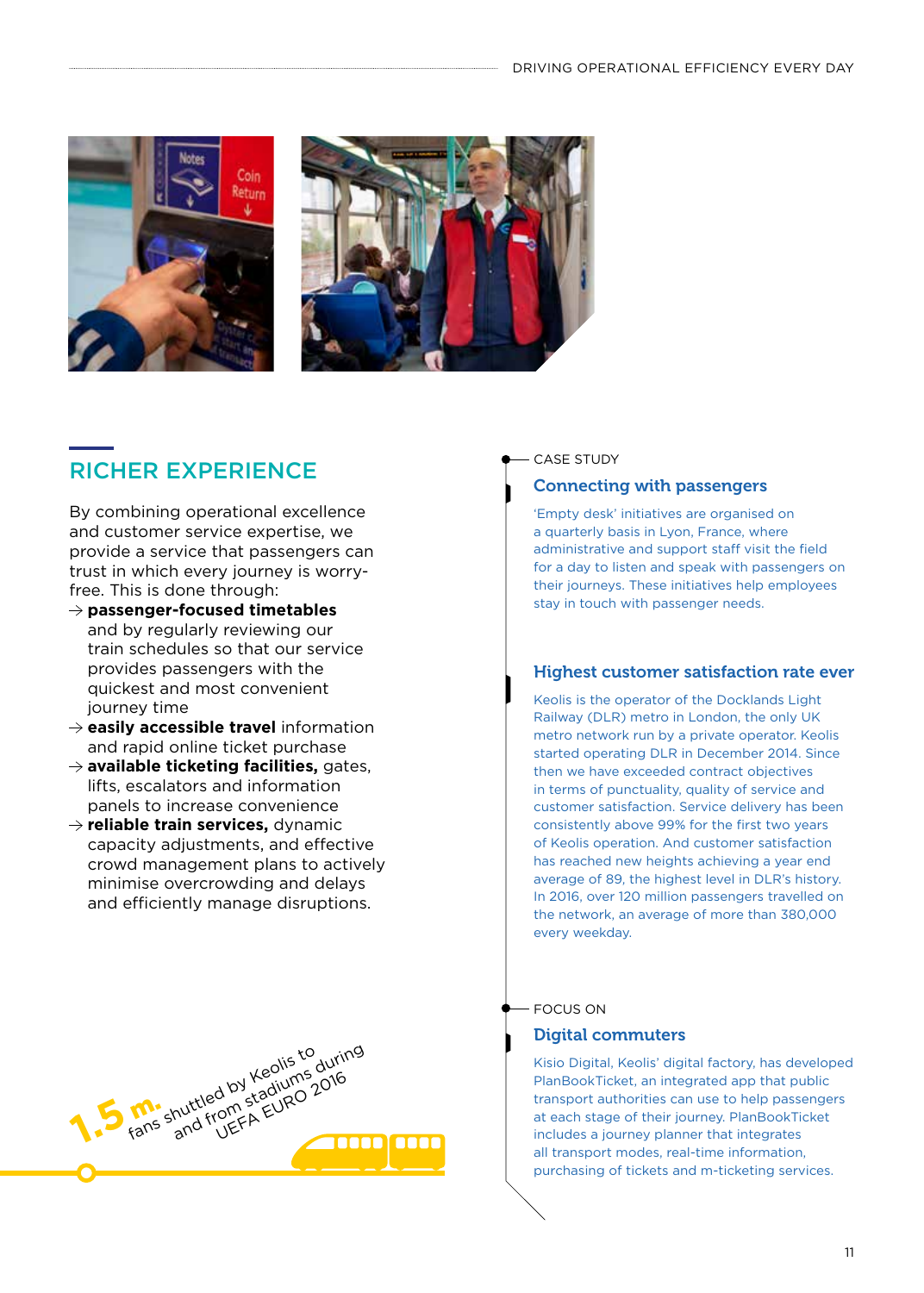# BOOSTING OPERATIONAL PERFORMANCE

**OUR INTERNATIONAL METRO SYSTEMS DELIVER SAFE, PUNCTUAL AND RELIABLE SERVICES ON A REGULAR BASIS AND WE ADAPT THESE TO MANAGE LARGE PASSENGER FLOWS FOR MAJOR EVENTS SUCH AS UEFA EURO 2016.**

# SAFE AND SMOOTH PASSENGER FLOWS

We keep passenger flows moving at all times to ensure maximum safety by providing:

- **visible front-line staff** at the most crowded points of the network to guide passengers and minimise congestion between entry and exit flows
- **real-time communication** with passengers via their electronic devices to guide and simplify their journey
- → **critical station equipment** that is always available and functioning, including ticketing facilities, gates, lifts and escalators to minimise queues
- **dynamic adjustment of metro capacity** with extra trains scheduled via centralised monitoring of passenger flows using CCTV and sensors
- **effective crowd management plans** for special events in each city.

# EFFECTIVE AND RAPID RESPONSE TO INCIDENTS

Almost nothing can affect customer satisfaction more than service disruption. This is why, if an incident does occur, we restore services rapidly and effectively to reduce the impact on passenger journeys. We do this thanks to:

- **resilient timetables**
- **robust incident response procedures**
- **integrated operations and maintenance**
- **skilled incident response teams for serious disruptions**
- **alternative solutions that we can adopt in the event of disruptions.**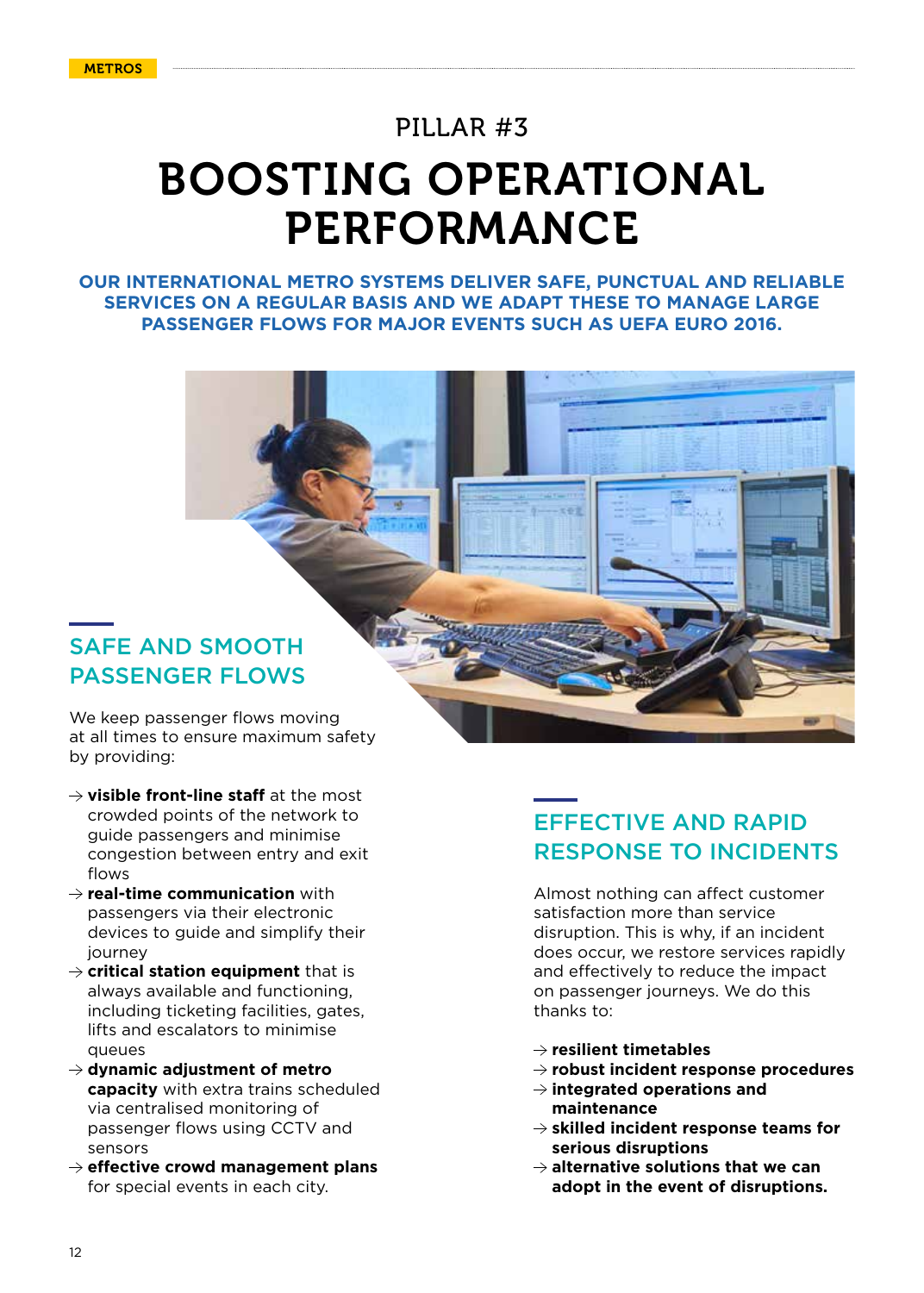



### MAXIMISING SYSTEM POTENTIAL WITHOUT UNDERMINING SAFETY

As global leaders in driverless metro operations, we seek and develop expertise that will keep us at the forefront of highly functional metro systems. Our 'Zero Harm' business culture provides optimum safety for both passengers and staff. We provide technical expertise in handling critical points on the metro line. At the same time, we maximise line capacity, optimise vehicle commercial speed and make the most of Automatic Train Supervision systems.

# **99.99**%

punctuality and regularity outcomes on Rennes metro

# **Zero**

fatalities on all our metro operations since the 1983 Lille metro launch

#### CASE STUDY

### Digital solutions to assist match-goers during UEFA EURO 2016

In addition to the extra services scheduled to transport over 20,000 passengers each match day during UEFA EURO 2016, Transpole (Keolis' subsidiary in Lille, France), launched a specialised app designed to help supporters find their way around, plan their journeys and access real-time traffic information.

The tournament also gave Transpole the opportunity to innovate. In a world first, nearfield-communication (NFC) technology in an electronic bracelet enabled fans to validate their transport ticket at the flick of a wrist. 5,000 of these rechargeable bracelets were distributed during the event, each containing a 'day pass'.

### FOCUS ON

### Keolis' safety culture

Keolis has not experienced a single major safety incident on any of its metro systems in 36 years. We use strict safety standards driven by our international operations experience. As part of our business commitment to continuous improvement, we train our employees regularly to maintain a high level of professionalism. Our employees receive on average a combined total of 75,000 hours of training every year.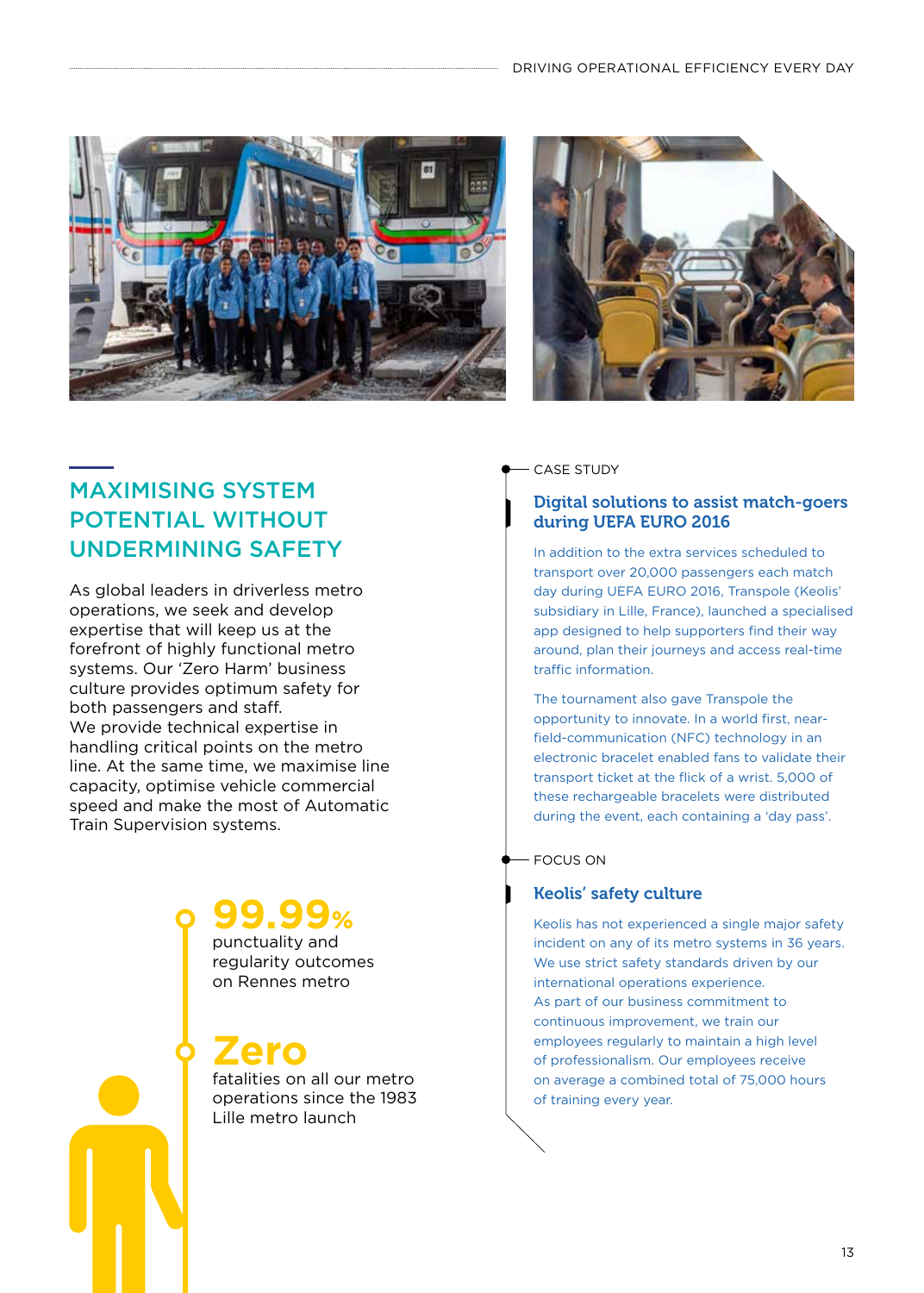# MAXIMISING ASSET VALUE

**METRO SYSTEMS ARE CAPITAL INTENSIVE AND HAVE LIFE CYCLES OF 40 YEARS OR MORE. PROLONGING THE LIFE CYCLES OF THESE ASSETS IS A KEY CONTRIBUTOR TO SUCCESS. KEOLIS HAS DEVELOPED LONG-TERM ASSET STRATEGIES AND DELIVERED ASSET IMPROVEMENT PROGRAMMES THAT HAVE SUCCESSFULLY REVIVED AGEING METRO INFRASTRUCTURE.** 

### ENHANCING RELIABILITY

Keolis has extensive expertise in monitoring the condition of assets and developing **maintenance regimes focused on reliability.** We adapt the frequency and type of maintenance throughout the life cycle of critical assets to achieve high levels of reliability and service availability. Concise information about the condition of assets is essential. We use remote monitoring to automatically collect and analyse data from sensors installed on fixed and rolling assets to predict failures accurately and determine an appropriate response. These innovations allow us to analyse whether degradation is faster or slower than anticipated, and to adapt our maintenance regimes accordingly.

**€4.5** bn of assets maintained

in Lyon

**385** metro trains maintained by Keolis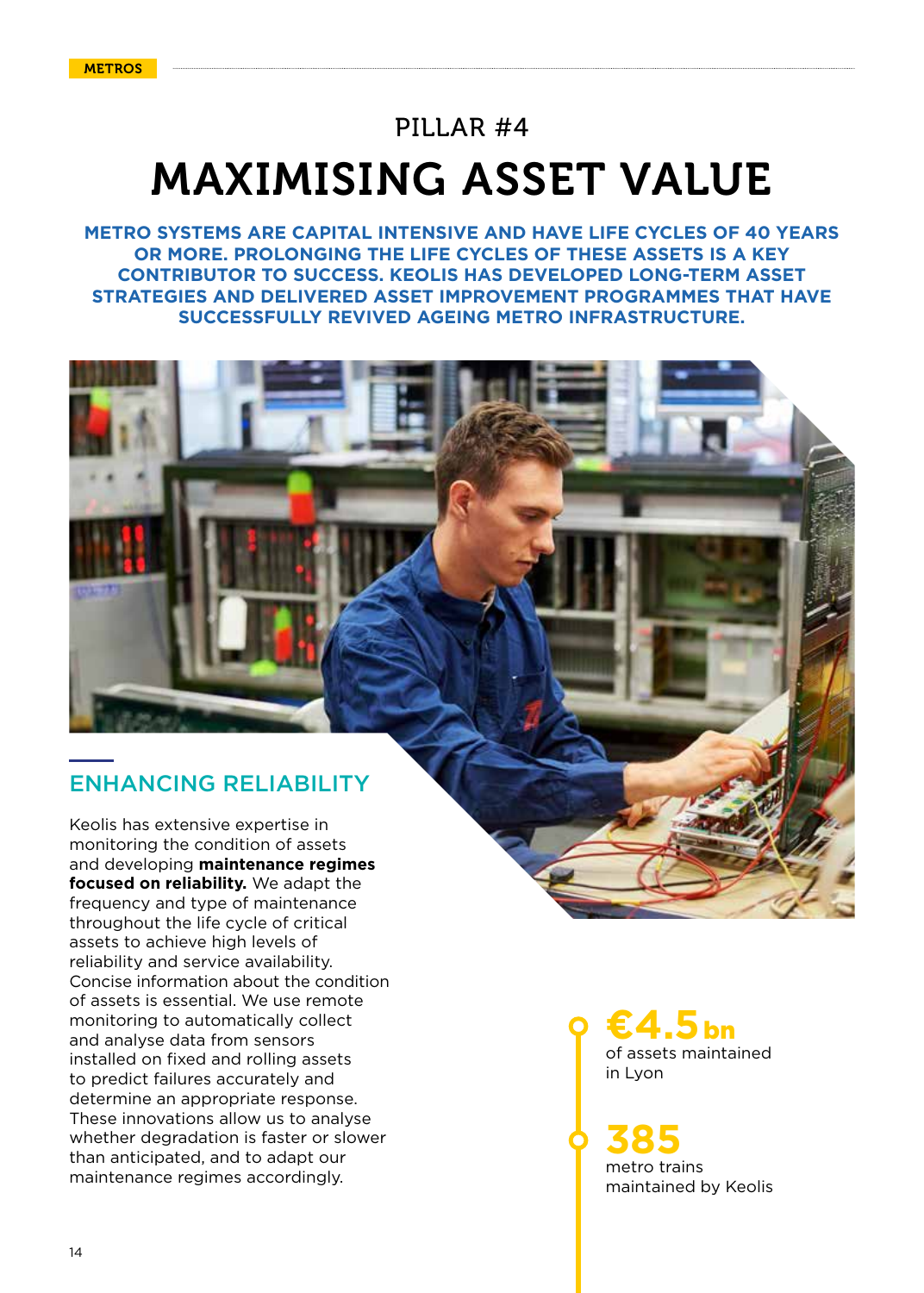### IMPLEMENTING RELIABILITY IMPROVEMENT PROGRAMMES

Together with public transport authorities, we are responsible for ensuring the long-term sustainability of metro networks. For metros that have an ageing asset base, reliability improvement programmes are often required. This is particularly true for heavy assets with long life cycles, such as rolling stock or track equipment. We have acquired a wealth of experience in developing and implementing programmes to maintain large-scale improvements and extend life cycles.

# MINIMISING LIFE CYCLE **COSTS**

Increasing the life cycle of assets can make a substantial difference to both investments and operational expenditures. At Keolis we run simulations of possible scenarios to determine which option provides the most cost-effective solution for maintaining an asset, be it rehabilitation, overhaul or replacement. When developing these programmes together with transport authorities, our priorities are to make sure:

- **assets are replaced at the optimal time**
- **investments are suitably prioritised** and spread over time
- **transport authorities receive greater visibility** on their capital investments
- **performance continues to improve.**

#### CASE STUDY

### Lyon metro gets 15-year life cycle extension

Lyon's 32 trains on metro lines A and B will reach their design life cycle by 2018. Lyon's PTA asked Keolis to analyse whether life cycle extension or retirement was the best solution. After running simulations to predict the implications of deferring rolling stock renewal in terms of cost, risk and line performance, we determined that extending the life of the rolling stock would **save Lyon taxpayers nearly \$500 million over the next 15 years.**

### Programme results exceed targets

The driverless metro line D in Lyon, France has seen rapid patronage growth with passenger journeys doubling in 15 months. Today the line carries up to 300,000 passengers a day with services at 97% capacity during peaks. Increasing demand during peaks, combined with an ageing 30-year-old line, led to a series of repeated rolling stock and signalling failures that reduced line availability by 2.5% in 2013. To address this issue, we implemented a reliability improvement programme over a 9-month period. As a result, line performance increased to 98.8%, exceeding the 98% target.

### Bionic eyes in Boston

Keolis launched a unique experiment in Boston, providing its maintenance technicians with virtual reality glasses. Equipped workers can transfer live videos and discuss issues with experts in real time. The result is faster repairs and improved performance across the network.

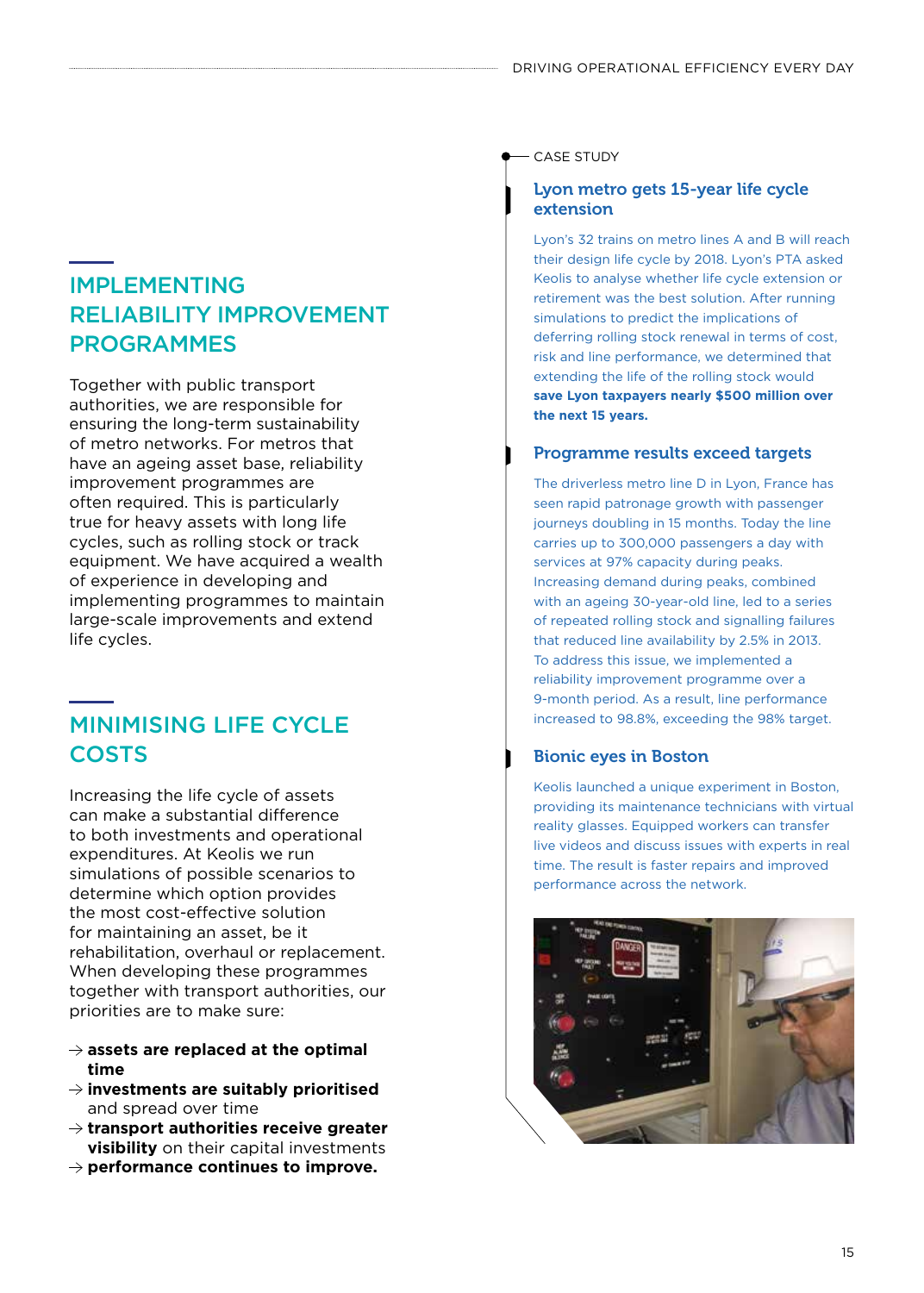# OPTIMISING USE OF RESOURCES

**KEOLIS PUSHES FOR CONTINUOUS GROWTH IN PRODUCTIVITY AND EFFICIENCY WHEN DELIVERING METRO SERVICES. WE DO THIS THROUGH OPTIMAL USE OF RESOURCES, BALANCING VALUE-FOR-MONEY OUTCOMES WITH PEOPLE-CENTRIC DECISIONS.**

### EMPLOYEE ENGAGEMENT

By making the best use of employees' potential, defining the best organisational structure and outsourcing as required, we create and nurture a culture of empowerment. At all levels of our organisation **accountability, ownership, commitment and support** are the key principles we instil in our employees.

Our comprehensive training and development programmes are a major focus at Keolis, ensuring that we maintain competent, confident and well-motivated employees. We provide the tools and knowledge to ensure that they are in the right place at the right time and are able to carry out their roles with minimum supervision. We hire and train experienced top-level managers who know how to motivate staff and provide clear objectives.

On all our networks, we create flexible organisations able to meet operational requirements, performance targets and expected response times. We outsource when it is an appropriate solution and introduce flexible working hours as required. These measures ensure we meet the needs of our employees while remaining able to adapt to changing passenger flows, peak times and special events.

# **COLLABORATIVE** INNOVATION

Strong partnerships with transport authorities are a Keolis trademark. Together, we identify opportunities for service improvement and cost reductions with minimal impact on passenger service. We work closely with key industry players and take advantage of improvements in railway and remote control technology to introduce cost-effective innovations.

### SUSTAINABLE TRANSPORT

A core objective at Keolis is to deliver eco-friendly business solutions. We have created a team dedicated to finding ways to reduce energy consumption, such as regenerative braking and designing depots and stations to minimise power consumption.

> **195,000** hours of initial training provided in Hyderabad for 486 employees

# **+24**%

capacity in Lyon metro through system and timetable optimisation

**12**% energy savings in Rennes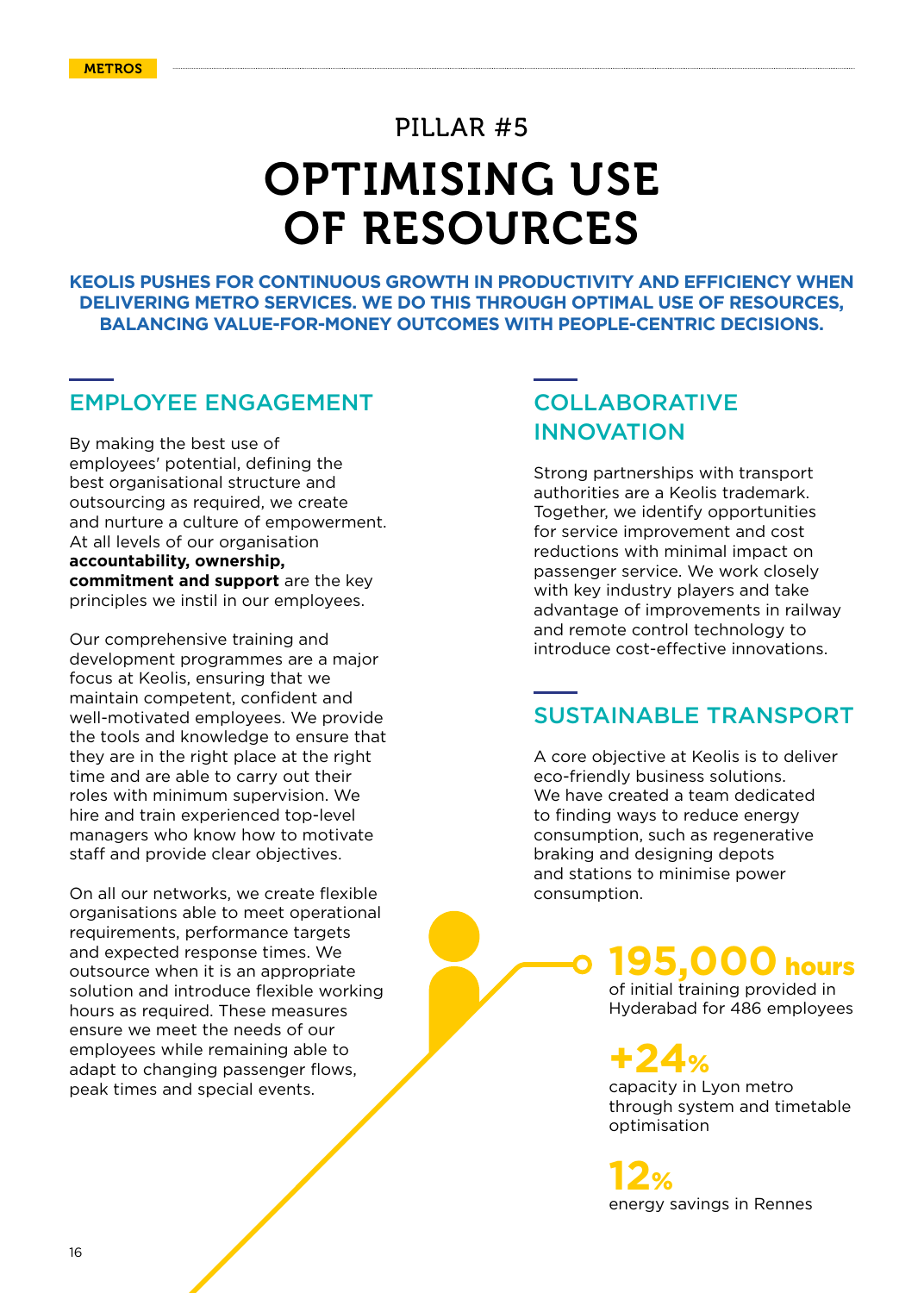

# IMPROVED USE OF ROLLING STOCK

Exploiting the full potential of rolling stock is crucial to generating savings. For 35 years Keolis has been optimising the use of existing fleets, thereby enabling transport authorities to extend trains' life cycles. We achieve this by:

- **continuously improving timetables and optimising commercial speeds** through a systematic analysis of running, dwell and turn-back times, patronage monitoring and forecasting
- $\rightarrow$  operating short train formations during off-peaks, and coupling train units during peaks to **adapt capacity and ensure best value for money**
- $\rightarrow$  designing maintenance organisations so that **a maximum number of trains are available during peaks**
- $\rightarrow$  developing effective coordination between operations and maintenance to **maximise train availability for revenue service.**

#### CASE STUDY

### Regular service trial with autonomous vehicles

Keolis is innovative and constantly monitoring market trends. We signed a partnership with Navya, a leader in driverless vehicles, in 2016 because autonomous vehicles are an integral part of the mobility mix. In September 2016 as part of this partnership, we launched the first trial of a public service in a large city (Lyon). Two autonomous shuttles service a 1.3km stretch of open road, and can accomodate up to 15 passengers.

#### Rennes cuts power consumption by 12%

Keolis has been operating the Rennes metro since 2002. The system includes 21 trains at a frequency of 100 seconds. Since 2012, Keolis has been working to optimise timetables to maximise energy recovery from braking. Tests have shown that varying timetables by a few seconds can significantly reduce power consumption. After introducing revised timetables, the Rennes metro has **reduced power consumption by an average of 12%.**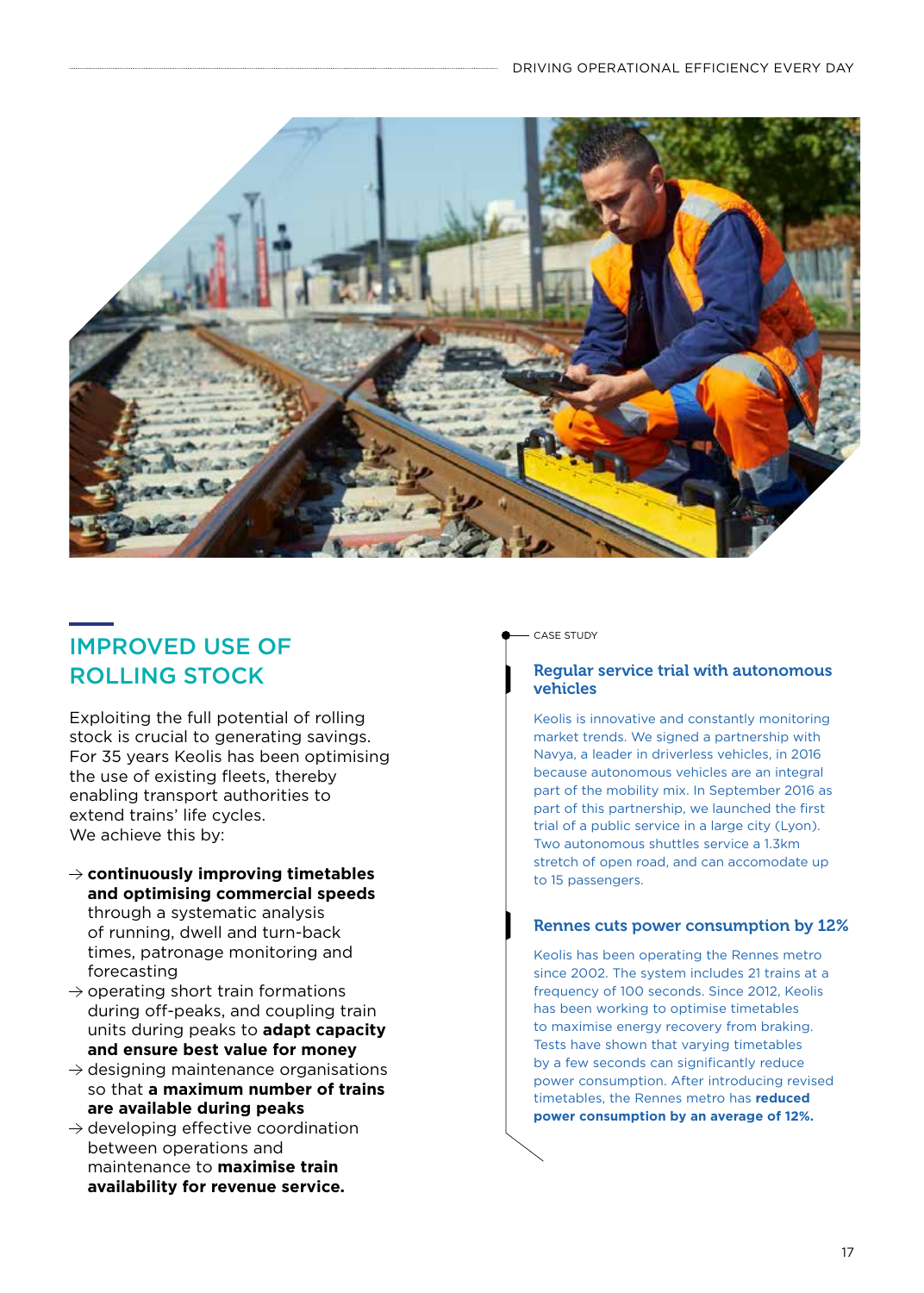# THE KEOLIS EXCELLENCE CENTRE FOR METRO

The Keolis Excellence Centre for Metro is the Group central entity that provides leadership, worldwide best practices and engineering services in railway system design, implementation, testing & commissioning, operations & maintenance optimisation and capacity enhancement, for the Keolis metro projects and networks in operation.

This Excellence Centre is based in the city of Lyon, in France, where Keolis has been operating and maintaining the multimodal public transport network, including 4 metro lines, since 1977.

It has a team of 30 senior metro experts and rail project managers with professional knowledge and hands-on experience in the areas of:

- **metro design**
- **operations**
- **rolling-stock maintenance**
- $\rightarrow$  fixed infrastructure maintenance (signaling, track, power supply)
- **CBTC and automation expertise**
- **asset management**
- **ticketing and fare collection**
- **performance management and modelling**
- $\rightarrow$  operation and maintenance costing.

Keolis also has a dedicated training institute that provides

# **400** hours

of initial training for new metro employees in Hyderabad and Shanghai



We develop dedicated training programmes to meet the requirements of metro systems and ensure knowledge transfer in our operations around the world.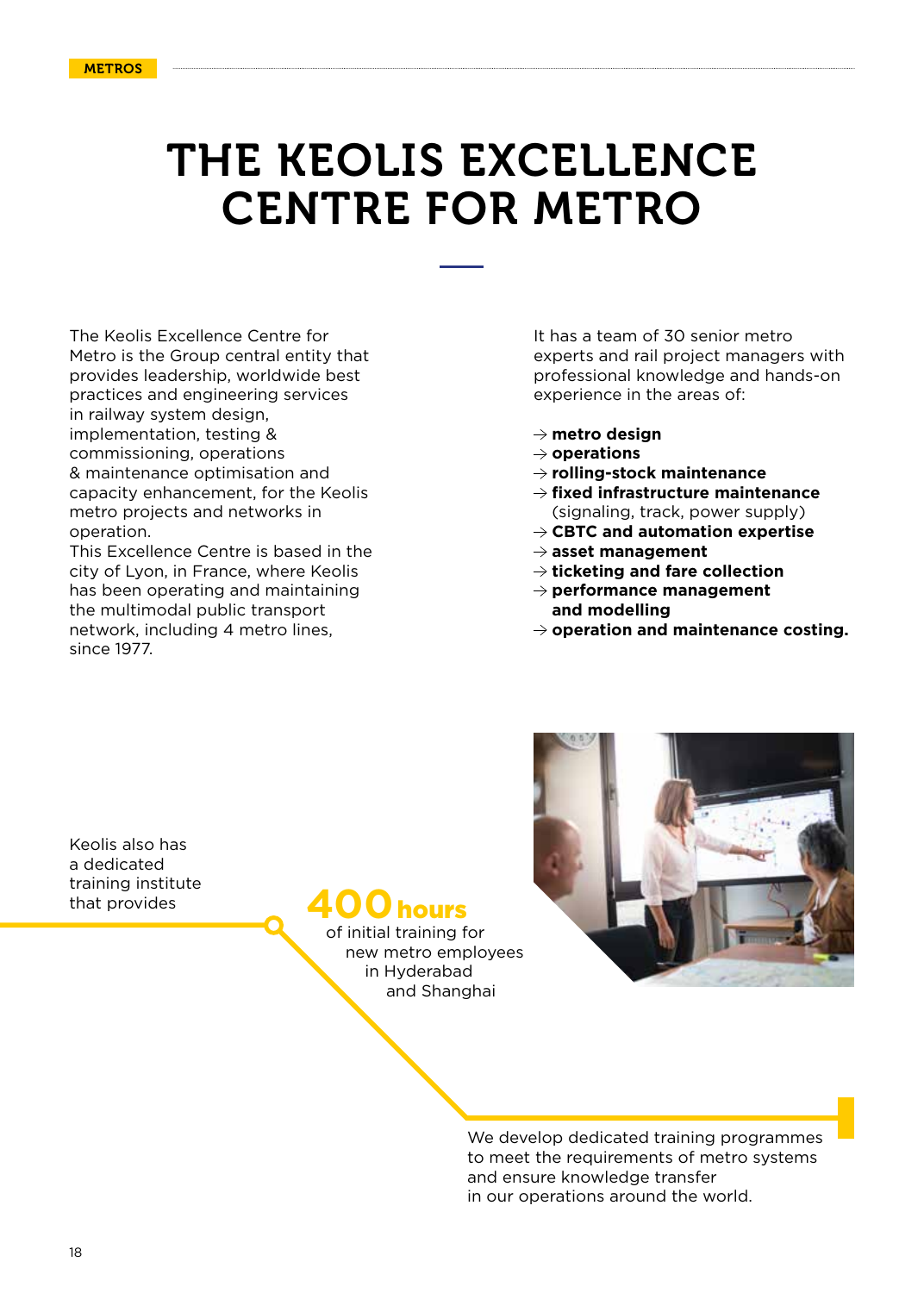



#### **Keolis**

Driving operational efficiency every day

#### **Address:**  20, rue Le Peletier 75009 Paris – France

**Design:**